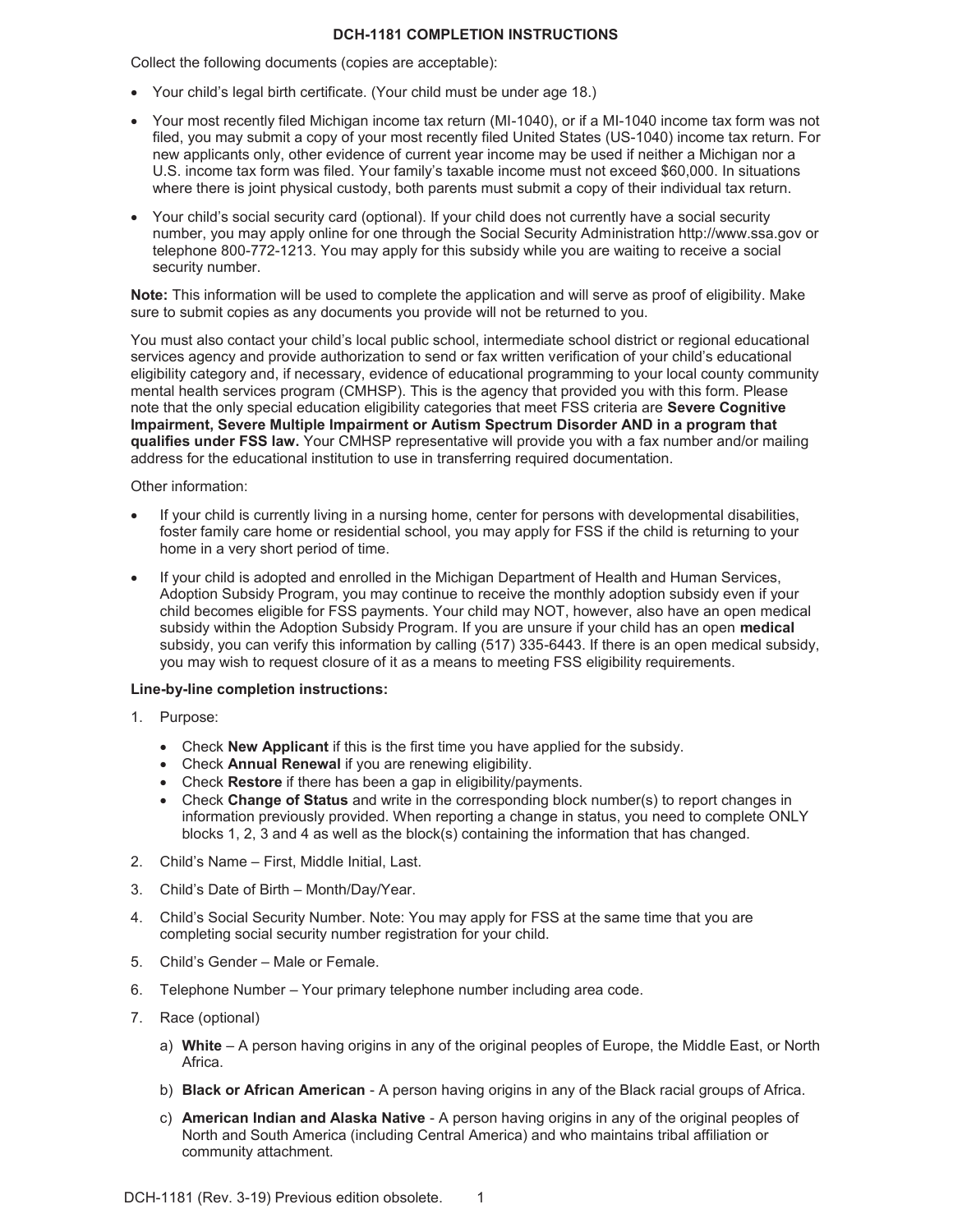- d) **Asian** A person having origins in any of the original peoples of the Far East, Southeast Asia, or the Indian subcontinent including, for example, Cambodia, China, India, Japan, Korea, Malaysia, Pakistan, the Philippine Islands, Thailand, and Vietnam.
- e) **Native Hawaiian or Other Pacific Islander** A person having origins in any of the original peoples of Hawaii, Guam, Samoa, or other Pacific Islands.
- f) Some other race.
- g) Unknown.
- 8. Name of public school that signed the Multi-Disciplinary Evaluation Team (MET) report.
- 9. Parent/Guardian Name (First, Middle Initial, Last) **THE PERSON LISTED IN THIS BOX WILL BE THE SOLE PAYEE FOR FSS PAYMENTS. If you desire both parents'/guardians' names on the check then select "Another Payee" and the other parent/guardian must complete block 20.**
- 10. Parent/Guardian Social Security Number Enter the SSN of the person listed in block 9.
- 11. Print the address where the child resides (must be same as parent/guardian- only one address may be listed).
- 12. Has the child's residence changed in the last year? If yes, enter previous city name.
- 13. Is your child adopted? Check **yes** or **no**.
- 14. If your child is adopted, check **yes** or **no** indicating if the child is receiving a medical subsidy through the Michigan Department of Health and Human Services Adoption Subsidy Program.
- 15. Check the bracket corresponding to the **taxable** income amount displayed **on line** 16 on your most recently filed Michigan income tax form (MI-1040). If a Michigan income tax form was not filed, you will be required to complete a Michigan Department of Treasury 4095 form to prove that you did not file a Michigan income tax form. Your CMHSP will guide you in this process. (Note: if joint physical custody, both parents' incomes must be reported.
- 16. Confirm **yes** or **no** that the child lives in Michigan with one or both of the persons listed in blocks 9 and 20. If no, fill in the month and year the child left the family home.
- 17. If **no** is marked in block 16, indicate whether the child is temporarily living with another relative.
- 18. It is important to read and understand all the items listed. **Your signature in block 19 (and 20 if another payee is listed) indicates that you understand and agree to all bulleted items.** Questions about the information displayed in this block can be directed to the agency representative providing you with this form.
- 19. Signature of the person named in block 9. Be sure to include the date of signature.
- 20. If "another payee" was selected in block 9, the other parent/guardian must complete block 20.

## **The bottom portion of the application is for CMHSP use.**

**NEXT STEPS:** Take or send this completed application along with a copy of your most recently filed Michigan income tax form, a copy of your child's legal birth certificate and a copy of your child's social security card to the CMHSP representative that gave this paperwork to you. You must also contact your child's public school, intermediate school district or regional services educational agency to give them permission for the sharing of documentation with the CMHSP. The CMHSP representative will give you a fax number or mailing address that the school can use to send the required educational information.